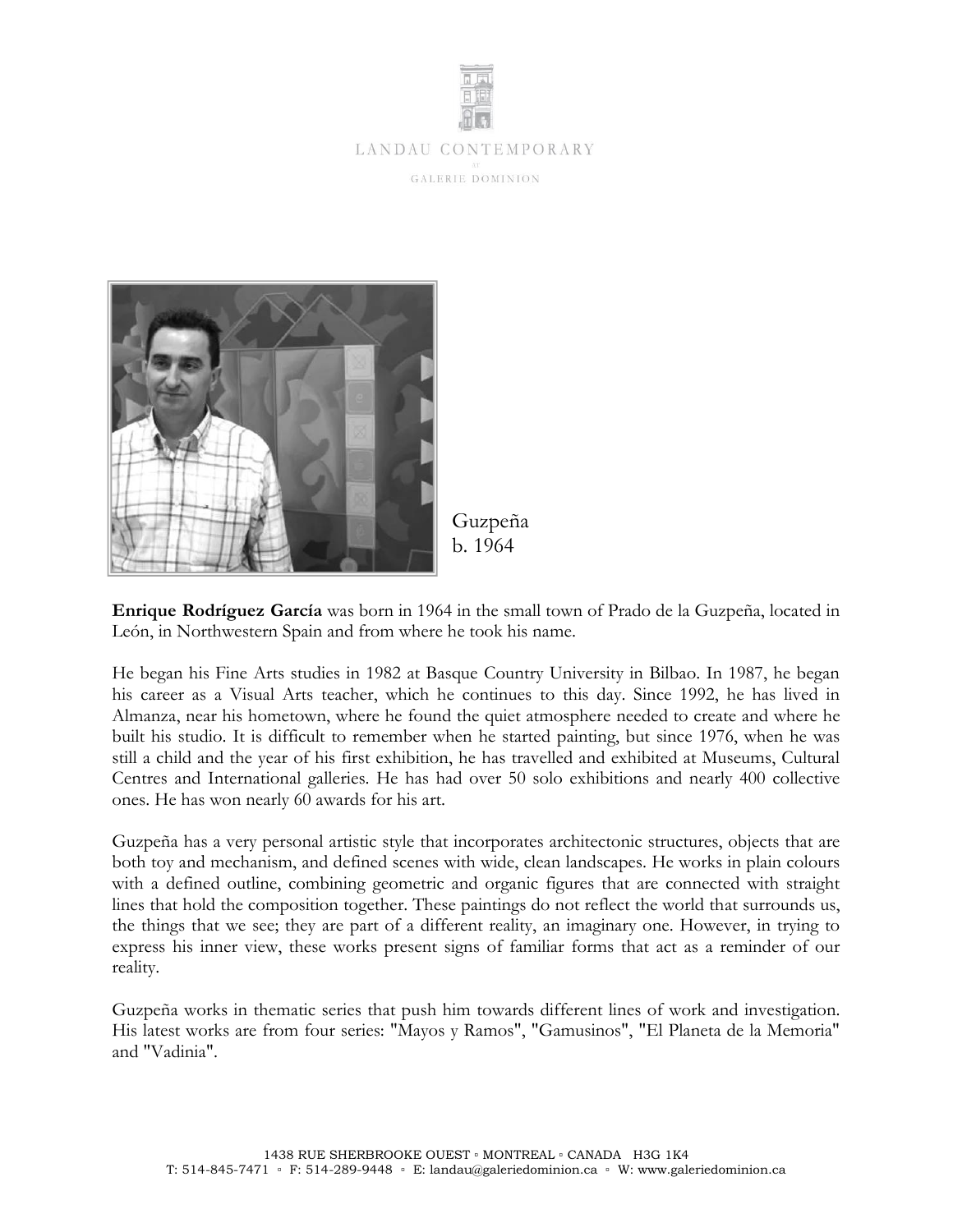

"Mayos y Ramos" was inspired by the popular traditions of his homeland, where wooden structures were often decorated with colourful ornaments, ribbons and offerings. These traditions have an ancestral origin and emphasize the devotion to nature, forests and trees.

The "Gamusinos" series is also inspired by tradition. A Gamusino is an imaginary animal in a children's game played at night. The goal is to chase or hunt the Gamusinos, but the children must ask what these creatures look like. The person in charge of the game so inspires the imagination of these children that they soar, until they see Gamusinos in the trees, the stones or the brushes. Using this series as his own game, Guzpeña tries to give shape to these imaginary beings, inhabitants of made up worlds.

The series "El Planeta de la Memoria" (Planet of Memory) and "Vadinia" have the most characteristic motifs and details of the Artist's paintings. The first is a continuation of the other, here he found inspiration by going back in time and revisiting old works, looking for the key and resources that have defined his style over the years. He reviews and updates the forms, elements and compositions of earlier paintings, holding on to the universe he has created, and where he feels at ease.

Guzpeña works with bright restraint. He wants his work to have emotion and mystery. Art may mean nothing, but it stimulates the senses, to enjoy and live differently. Art is made to improve the world and man, it offers us another world, another reality.



*Ausencia de cerca* Acrylic on canvas 35 x 41 cm. / 13¾ x 16⅛ in. 2009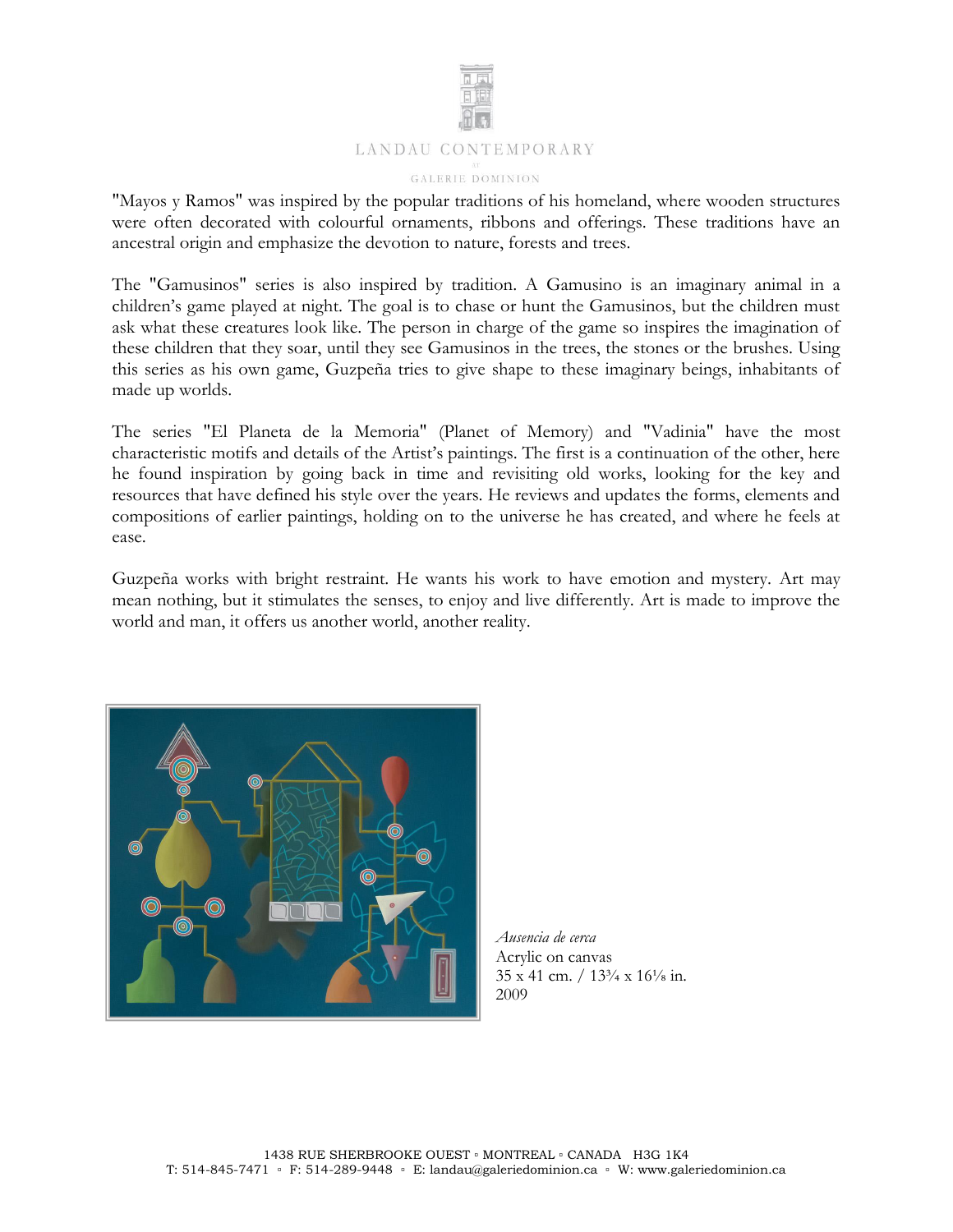

# Select Exhibitions:

#### 2020

- "Lyrical Architecture". Landau Fine Art. Montreal.

## 2019

- "In the Tower". Clocktower of Almanza. Almanza. León. 2018
- MINA-DOS. Steel Industry and Mining Museum of Castille and Leon.

(Museo de la Siderurgia y la Minería de Castilla y León). Sabero.

León.

2017

- Valderrueda's Council Exhibitions Hall. Puente Almuhey. León.

2016

- Museum of León. León.
- Auditorium Ciudad de León. León.
- 2015
- Ármaga Gallery. León.
- Exhibition Hall. Almanza. León.
- 2014
- Palacio Ducal. Medinaceli. Soria.
- Dionís Bennassar Gallery. Madrid.

2010

- Dasto Gallery. Oviedo.

2009

- Visol Gallery Orense.

2008

- Ármaga Gallery. León.

2007

- Juan de Juanes Gallery. Alicante.
- Chroma Gallery. Vigo.
- Caja Rioja Gran Vía Cultural Center. Logroño.
- Dasto Gallery. Oviedo.
- Garajarte Gallery. La Granja de San Ildefonso. Segovia.
- Dionís Bennassar Gallery. Madrid.
- 2006
- Ibercaja Cultural Center. Teruel.
- Public Library Exhibitions room. Palencia.

## 2005

- Juan de Juanes Gallery. Alicante.
- Sala "El Castillo". Villanueva de la Cañada. Madrid.
- Chroma Gallery. Vigo.
- Belén Gallery. Jerez de la Frontera. Cádiz.

## 2004

- Sala Araba. Caja Vital. Vitoria.
- Dionís Bennassar Gallery. Madrid.
- Garajarte Gallery. La Granja de San Ildefonso. Segovia.
- Salle Chapeau Rouge. Thiviers (Perigord Dordogne). France.
- Espacio 36 Gallery. Zamora.
- Ármaga Gallery. León.

## 2003

- Casa de las Carnicerías. León.
- Sala Cultural CajAstur. Avilés. Asturias.
- CajAstur Cultural Center. Mieres. Asturias.

## 2002

- "Carmelo Gómez" Auditorium. Sahagún. León.
- Santa María Church. Cistierna. León.

# 2001

- Espacio 36 Gallery. Zamora.
- Caja España Exhibition Hall. Guardo. Palencia.
- Línea de Arte Gallery. Valladolid.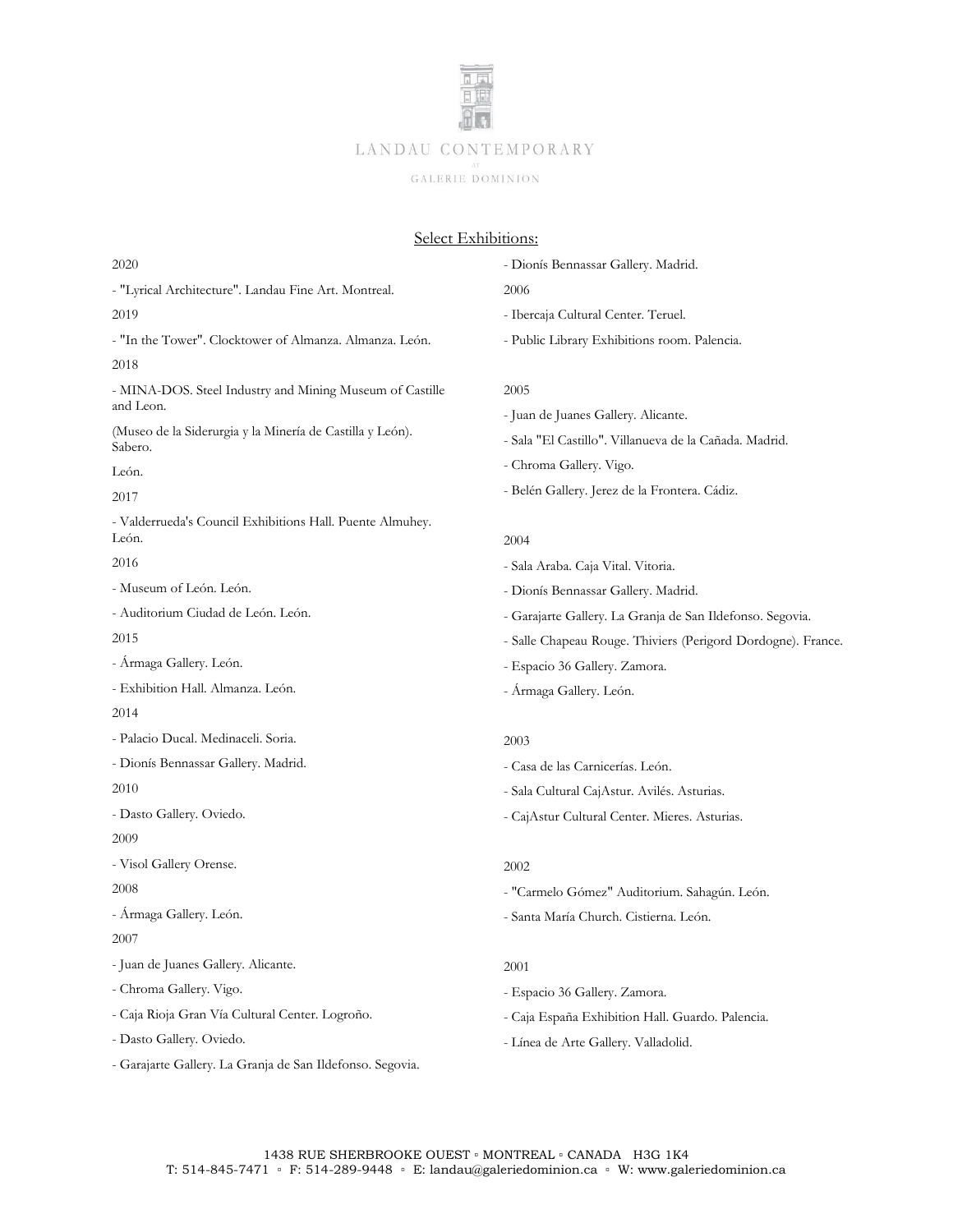

# Select Awards:

## 2019

- Finalist. Premio Ciudad de Alcalá de Artes Visuales 2019. Alcalá de

Henares. Madrid.

## 2017

- First Prize. II Certamen de Pintura "Artemisia". Madrid.

- Finalist. 32º Premio BMW de Pintura. Madrid.

- Honorable Mention. XL Concurso de Pintura "Casimiro Sainz". Reinosa.

#### Cantabria.

- Acquisition Award. Certámenes Artísticos. Tomelloso. Ciudad Real.

- Honorable Mention. XXI Certamen Nacional de Pintura "Ciudad de

Calahorra". La Rioja.

2016

- "El Corte Inglés" Award. 83 Salón de Otoño de Madrid.

- "Eduardo Chicharro" Painting Medal. 83 Salón de Otoño de Madrid.

## 2015

- Accésit. XXIX Certamen de Pintura "Emilio Ollero". Jaén.

- Honorable Mention. XXXVIII Concurso de Pintura "Casimiro Sainz.

Reinosa. Cantabria.

2013

- Accésit. 30 Certamen de Pintura "Concello de Cambre". Cambre. A Coruña.

2012

- Honorable Mention. XXXIII Premio Gredos de Pintura. Arenas de San Pedro. Ávila.

## 2011

- Award. X Certamen Cultural Virgen de las Viñas. Tomelloso. Ciudad Real.

- Award. XLI Concurso Internacional de Pintura "Rafael Zabaleta". Quesada. Jaén.

2010

- Award. XI Certamen de Pintura Contemporánea de Torrelodones. Madrid.

- Award. IX Certamen Cultural "Virgen de las Viñas". Tomelloso. Ciudad Real.

- "Institución Joaquín Sorolla" Award. 77 Salón de Otoño de Madrid.

- Painting Award "Ciudad de Badajoz" 2010. Badajoz.

- First Prize. XXX Certamen Nacional de Pintura "Villa de Parla". Parla. Madrid.

- Honorable Mention. V Salón de Primavera. Valdepeñas. Ciudad Real.

2009

- Second Prize. Quinta Edición del Premio de Pintura MUFACE. Madrid.

- Accésit. Concurso Anual de Artes Plásticas de Majadahonda 2009.

Majadahonda. Madrid.

- Third Prize. XVIII Certamen de Pintura "Villa de La Roda" 2009. La

Roda. Albacete.

- Honorable Mention. IV Salón de Primavera. Valdepeñas. Ciudad Real.

- Third Prize. IX Premio de Pintura. Oliva de la Frontera. Badajoz.

## Collections:

- Ayuntamiento de Sahagún. León.

- Caja de Ahorros de Asturias "cajAstur".

- Caja Vital. Vitoria.

- Caja de Extremadura.

- Royal Premier Hoteles.
- El Olivar de Calatrava.
- La Academia. Valdepeñas. Ciudad Real.
- Ayuntamiento de Fregenal de la Sierra. Badajoz.